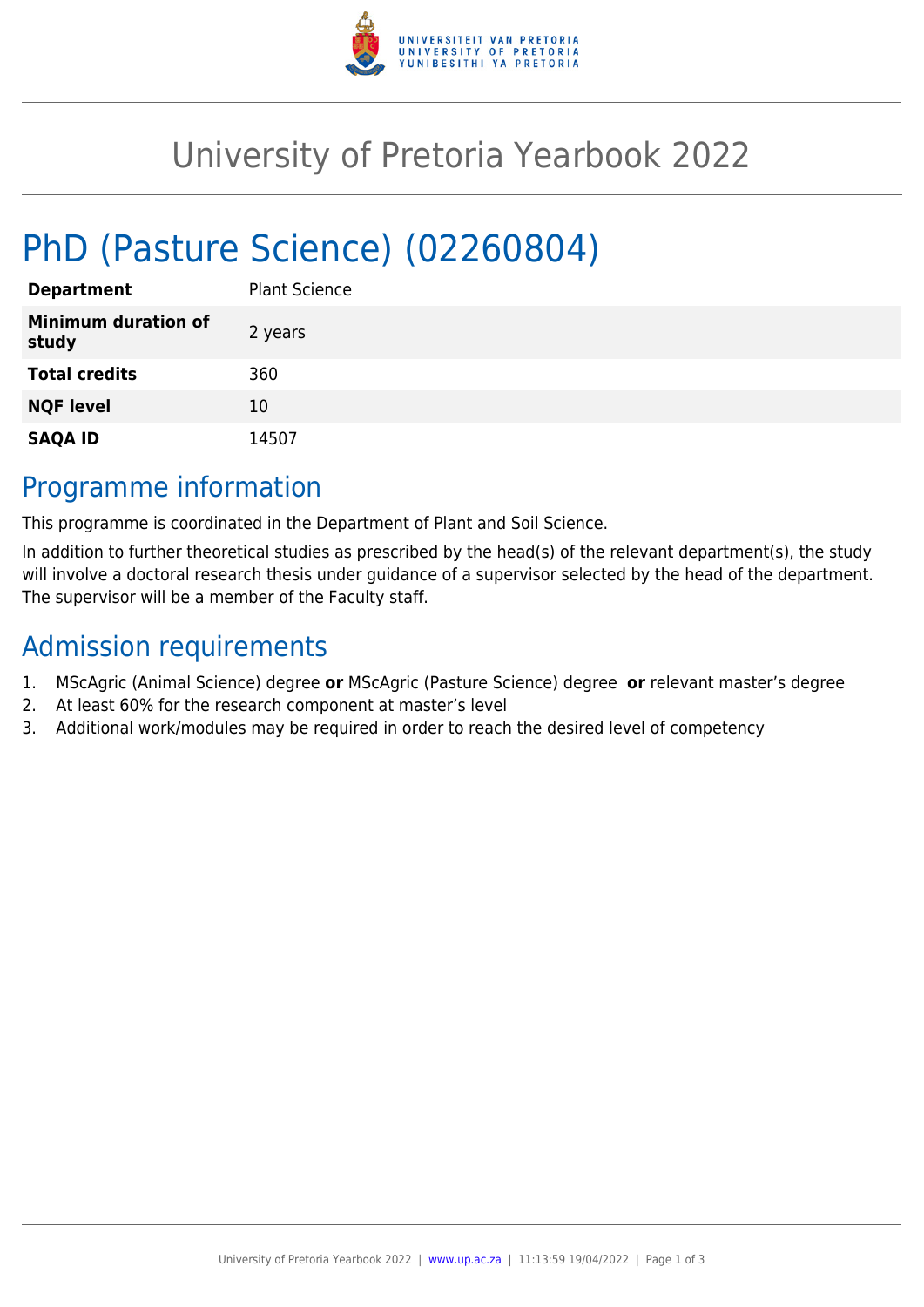

## Curriculum: Year 1

**Minimum credits: 360**

#### **Core modules**

[Thesis: Pasture science 990](https://www.up.ac.za/yearbooks/2022/modules/view/WDE 990) (WDE 990) - Credits: 360.00